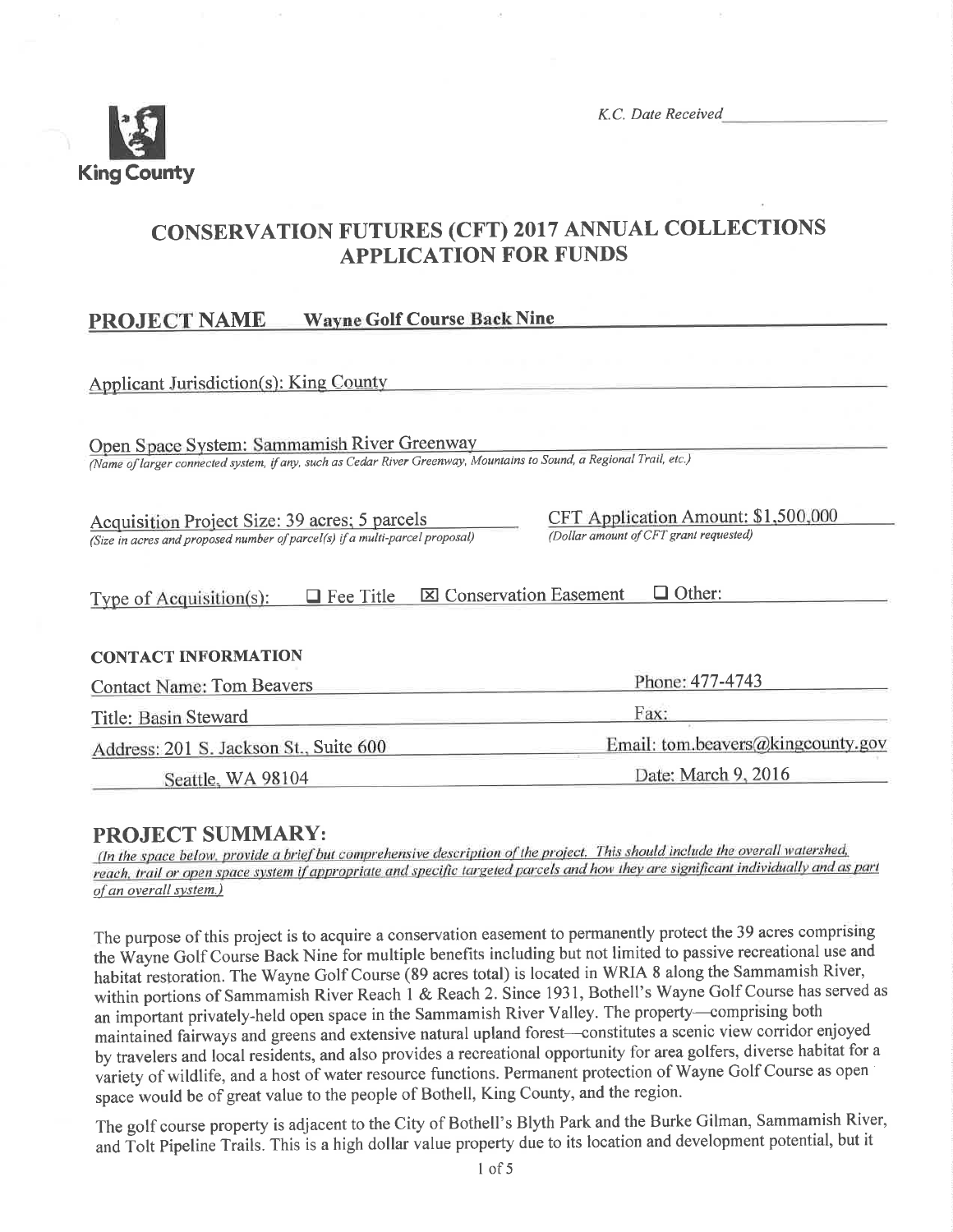also has high conservation value because of its size and landscape position along a major river. This also presents a unique opportunity since properties of this size rarely become available in such an urbanized area.

In terms of habitat value, the Sammamish River corridor is identified as a Tier I area for Chinook salmon recovery in the Lake Washington/Cedar/Sammamish Chinook Recovery Plan (highest priority), with the primary significance being as a migratory pathway for adult and juvenile salmon. The Back Nine is part of the historic river floodplain and contains 1,000 linear feet of shoreline on the south bank of the river, as well as a small tributary stream. Acquisition of a conservation easement will preserve the opportunity for future floodplain and riparian habitat restoration, which will benefit Chinook, coho, and sockeye salmon and Lake Sammamish kokanee. Acquisition of the Wayne Golf Course is identified as a priority project for implementation on the WRIA 8 Four-Year Work Plan.

A partnership of Forterra, King County, the City of Bothell, and the community group OneBothell are working together to complete the acquisition of the full 89 acre property. In February 2016, the land conservation organization Forterra purchased the fee title of the Back Nine, and acquisition of the Front Nine is expected in April 2016. Total acquisition costs for the entire property are likely to be in the neighborhood of \$11 million.

Forterra plans to hold the property for a period of up to three years, after which they intend to sell the fee title to the City of Bothell.

King County would use the funding requested in this grant proposal to purchase a conservation easement over a portion or all of the Back Nine to protect the property's conservation values in perpetuity and preserve the potential to implement a habitat restoration project. Purchase of a conservation easement would lower the overall value of the property, making eventual fee purchase by the City of Bothell more feasible.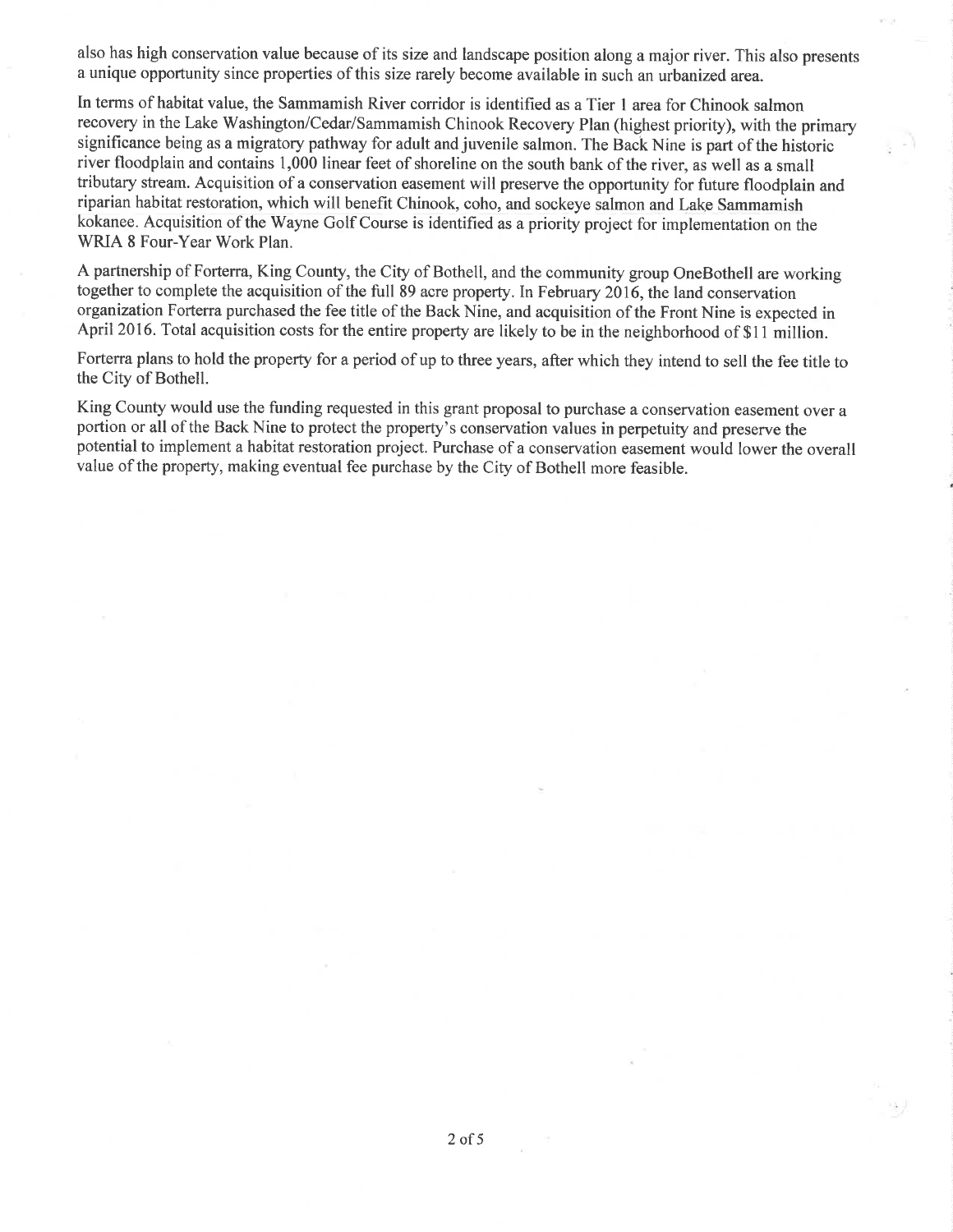## **1. OPEN SPACE RESOURCES**

Please review the attached evaluation criteria. For the **proposed acquisition parcel(s)**, please mark those criteria that apply and thoroughly, yet succinctly, describe in the space below how the proposed acquisition satisfies each marked criteria. Please clearly describe how these criteria might be met at a landscape level, and how they apply to individual parcels. If restoration is part of the plan, please briefly describe the current condition and the hoped for restored condition that is the goal of the acquisition.

- $\boxtimes$  A. Wildlife habitat or rare plant reserve
- $\boxtimes$  B. Salmon habitat and aquatic resources
- X C. Scenic resources
- $\boxtimes$  D. Community separator

#### Wildlife habitat or rare plant reserve

 $\Box$  E. Historic/cultural resources

- $\boxtimes$  F. Urban passive-use natural area/greenbelt
- ⊠ G. Park/open space or natural corridor addition
- $\boxtimes$  H. Passive recreation opportunity/unmet needs

This acquisition will expand the protected and functioning wildlife habitat system for beaver, red tailed hawk, heron, and bald eagle (feeding area) as well as wild migratory waterfowl habitat.

#### Salmon habitat and aquatic resources

This project will protect habitat and provide restoration opportunities for Chinook, coho, and sockeye salmon and Lake Sammamish kokanee. Protecting the property into perpetuity will protect local hydrology and groundwater. The river is currently disconnected from the floodplain, and the site offers little riparian vegetation other than invasive species along the bank. Potential restoration opportunities include the reestablishment of native riparian forest, reconnecting the river to its floodplain, and enhancing groundwater connections to the river for cool water refuge. All of these actions are crucially important along the Sammamish due to the extremely high water temperatures the river experiences in the summer months. The project is identified by WRIA 8 as a Tier 1 project and is on the WRIA 8 Four Year Plan (# N340A).

#### **Scenic Resources**

Acquisition of the Back Nine will ensure additional land protection along the Sammamish River Corridor adjacent to other publicly-owned lands, thus adding to existing natural and scenic resources in the area. This acquisition will provide for continued public access and recreational uses in addition to the protection of habitat and scenic views.

## Community Separator / Urban natural area / greenbelt

Since the Sammamish River flows through the southern half of the City of Bothell, it acts as a community separator, wildlife and trail corridor, and buffer to the wetlands that protect and interact with the urban environment. This property will connect to Blyth Park and thus enhance an already existing urban greenbelt.

## Park/open space or natural corridor

The acquisition of the Back Nine will supplement existing open space (Blyth Park) and the natural corridor along the Sammamish River and the Burke-Gilman and Tolt Pipeline Trails.

## **Passive Recreation**

The proposed acquisition and usage of this parcel are supported in the City of Bothell Parks, Recreation & Open Space Action Program as well as a policy in the City's Comprehensive Plan. In addition to protection and restoration of aquatic and wildlife habitat, it is expected that the property will offer passive recreation opportunities for citizens.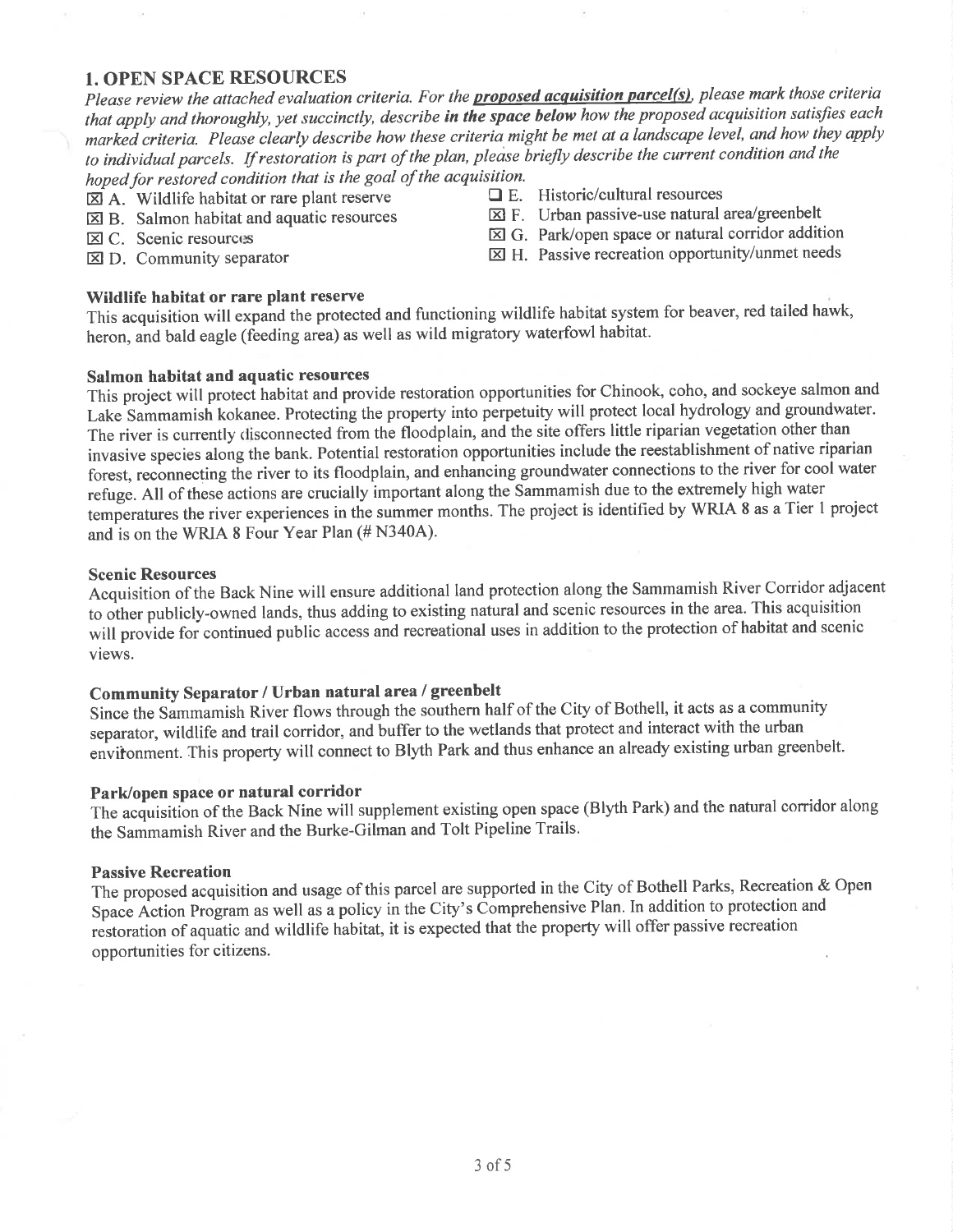## 2. ADDITIONAL FACTORS

For the **proposed acquisition parcel(s)**, please mark all criteria that apply and thoroughly, yet succinctly, describe in the space below how the proposed acquisition satisfies each marked criteria.

- $\boxtimes$  A. Educational/interpretive opportunity
- $\boxtimes$  B. Threat of loss of open space resources
- EC. Ownership complexity/willing seller(s)/ownership interest proposed
- ED, Partnerships Describe any public or private partnerships that will enhance this project
- $\boxtimes$  E. Is the property identified in an adopted park, open space, comprehensive, or community plan?
- DF. Transferable Development Credits (TDC) participation

#### EducationaUinterpretative opportunity:

The Wayne Golf Course is adjacent to the Burke-Gilman Trail and State Route 522 and provides scenic value to the public and valuable open space adjacent to the Sammamish River. Acquisition of the property will allow for public access for yet-to-be-determined passive recreational opportunities, and many educational or interpretative uses could be incorporated into the future design of the site. The site is large and easily accessed by existing trail systems and public open space (the Burke-Gilman / Tolt Pipeline and Sammamish River Trail system; Blyth Park), which provides an important opportunity to education and outreach to the public.

#### Threat of loss of open space resources

The Wayne Golf Course is one of the largest undeveloped sites remaining along the Sammamish River and is at extreme risk of development in a fast-growing area within striking distance of the burgeoning eastside tech industry. Currently, the management of the property impairs water quality and habitat conditions, and the potential conversion to a 5O-home suburban subdivision (allowable under current zoning) would likely result in further degradation. If the funding is not secured to protect the property in the necessary timeframe, the property could go back on the market and be subject to development pressures.

## Ownership complexity/willing seller(s)/ownership interest proposed

Forterra secured ownership of the property with temporary financing. Forterra intends to serve as an interim owner, but Forterra's ability to carry this project is time bound. Forterra will be working with the City of Bothell, King County and the local community over a three-year time period to assemble permanent conservation funding, property visioning, and future restoration and management plans. Eventual ownership is expected to be with the City of Bothell.

## Partnerships - Describe any public or private partnerships that will enhance this project

There is strong community support to purchase the property. A community group named OneBothell (website: www.onebothell.org) formed with the focus of preserving this property. The City has received support of this project from District 1 Washington State Legislators as well as support from King County, OneBothell and Forterra. All the partners are committed to purchasing and preserving the property.

## Is the property identified in an adopted park, open space, comprehensive, or community plan?

The City of Bothell Parks, Recreation & Open Space Action Program, adopted on January 24, 2014, references the importance of preserving open space throughout the city, including specific goals, policies and actions on pages 13, 14, 15, 16 and 19. The Imagine Bothell... Comprehensive Plan was last updated December 7, 2010 and a major update is currently underway. The Comprehensive Plan also references open space throughout and includes specific goals and policies on pages LU-21, LU-22 and LU-29. The Wayne Golf Course Back Nine is referenced in both documents.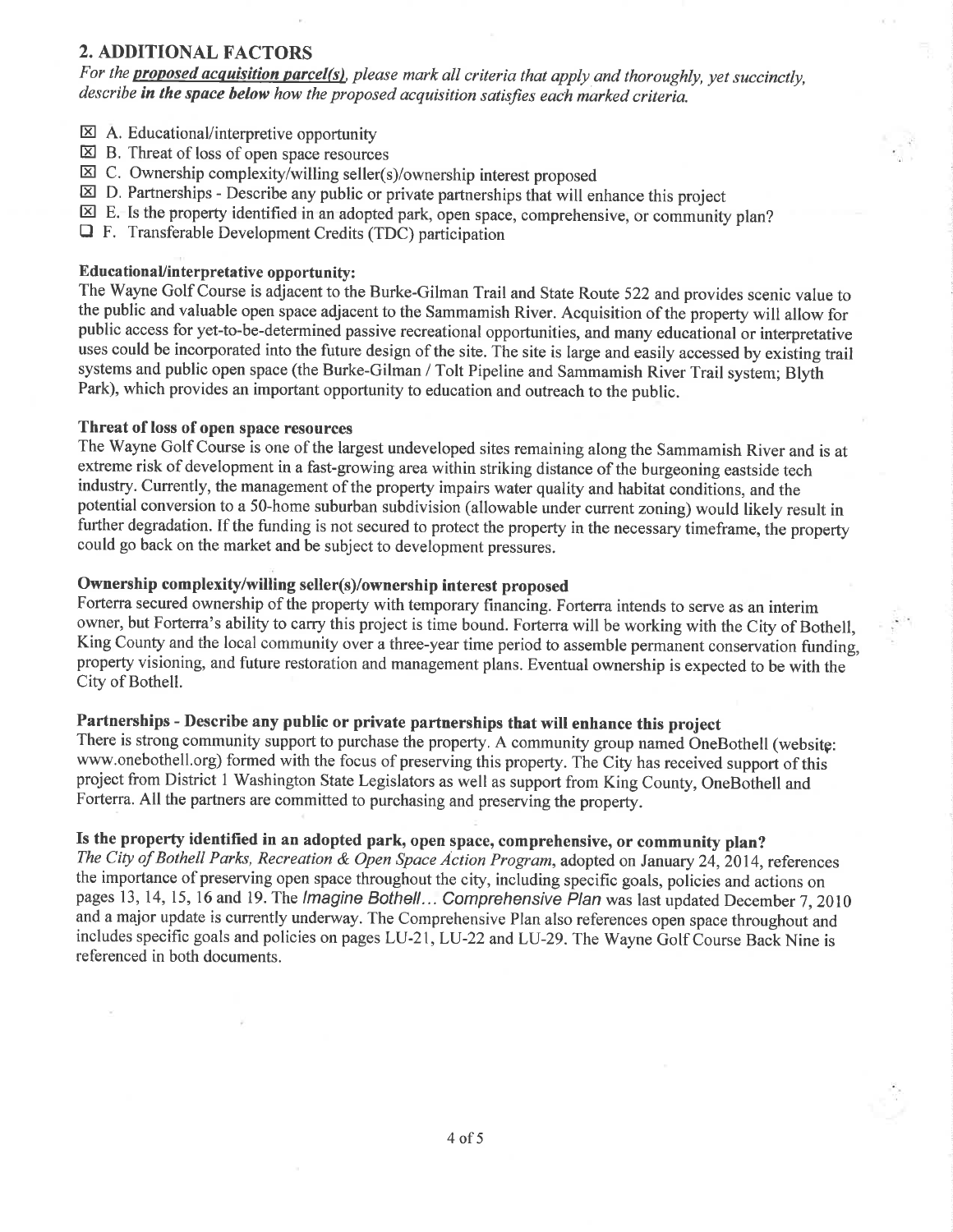## 3. STEWARDSHIP AND MAINTENANCE

How will the property be stewarded and maintained? Does the property lend itself to volunteer stewardship opportunities? How will ongoing stewardship and maintenance efforts be funded?

Once funding for the permanent protection of the full property is secured and the transfer of the land to the City of Bothell is complete, stewardship and maintenance will be managed by the city. The current maintenance staff consists of one supervisor, one lead and six maintenance workers with additional seasonal staff. In 2015, the City of Bothell formed a separate Parks & Recreation Department from divisions previously housed within the Public Works Department. The new Parks & Recreation Department Director has been pursuing revenue opportunities for expansìon of the department. Maintenance would primarily be funded from the City budget and completed by City staff. But the City is also interested in developing new partners to assist with this opportunity.

Bothell's Public Works Department also has staff dedicated to surface water system maintenance as well as preservation and restoration volunteer programs. This property lends itself well to volunteer stewardship opportunities, including grant-funded restoration efforts, due to its location along the salmonid-bearing Sammamish River.

Basic maintenance efforts will be funded by the City of Bothell's General Fund. It is unknown what the impact will be until the property use and management is determined. The City has staff expertise to develop and implement a maintenance management program for any park, facility or open space area. Stewardship efforts will be funded primarily with grants.

## 4. PROJECT BUDGET

| 1) TOTAL CFT APPLICATION AMOUNT <sup>a</sup> | CFT: \$1,500,000 |
|----------------------------------------------|------------------|
| 2) TOTAL PEL APPLICATION AMOUNT <sup>b</sup> | PEL:             |

 $^a$ Allowable CFT acquisition costs (Ordinance 14714): The disbursement of funds shall be made only for capital project expenditures that include costs of acquiring real property, including interests in real property, and the project expenditures that there costs of dequiring rediploperty, meaning the cost of appraisal review, costs of<br>following costs: the cost of related relocation of eligible occupants, cost of appraisal, cost of appraisal re following costs, the cost of related relocation of englore occupating cost of eppensating tax, hazardous waste substances reports, directly related staff costs and related legal and administrative costs, but shall not include the cost of preparing applications for conservation futures funds.

King County projects only, if applicable.

#### Estimation of property value:

Briefly note how land values have been estimated (i.e., appraisal, property tax assessment, asking price, letter of value or other means).

The property value is based on an appraisal conducted in late 2015.

| <b>PROJECT COSTS</b>                                   | <b>ESTIMATED DOLLAR AMOUNT OR RANGE</b> |  |
|--------------------------------------------------------|-----------------------------------------|--|
| Total property interest value                          | \$6,875,000                             |  |
| Title and appraisal work                               | \$30,000                                |  |
| Closing, fees, taxes                                   | \$35,000                                |  |
| Relocation                                             | Not applicable                          |  |
| Hazardous waste reports                                | Completed                               |  |
| Directly related staff, administration and legal costs | \$60,000                                |  |
| <b>Total Project Costs (CFT and other funds)</b>       | \$7,000,000                             |  |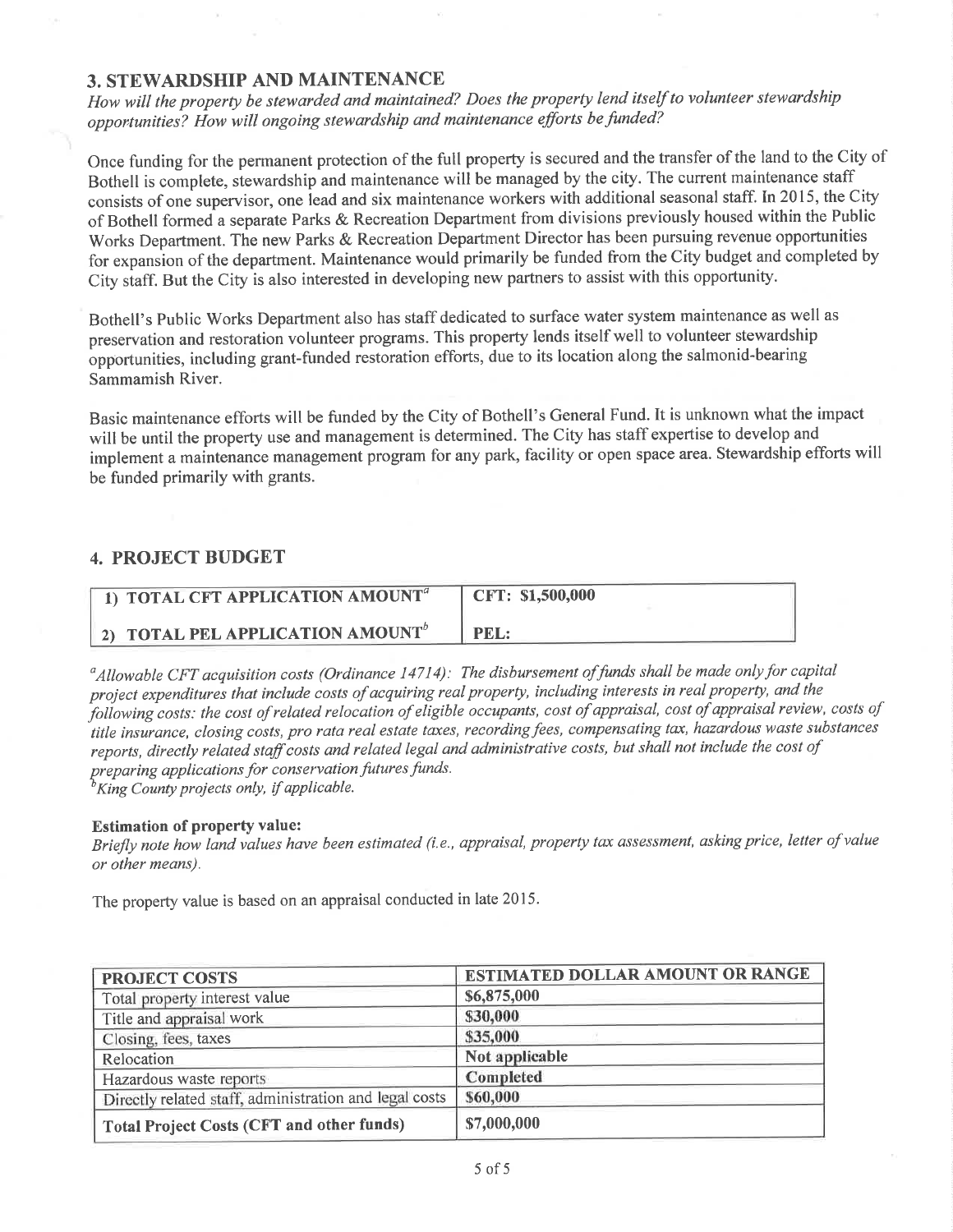| <b>MATCHING FUNDS: Existing Sources</b><br>(CFT can only provide a maximum of 50% of anticipated<br>project costs) | <b>DATE</b><br>(Expended or Committed) | <b>DOLLAR AMOUNT</b><br>(Expended or Committed) |
|--------------------------------------------------------------------------------------------------------------------|----------------------------------------|-------------------------------------------------|
| State funds – contracted to Forterra                                                                               | FY 2016                                | \$1,000,000                                     |
|                                                                                                                    |                                        |                                                 |
|                                                                                                                    |                                        |                                                 |
| <b>Total CFT Funds Previously Received</b><br><b>This Project</b>                                                  | <b>FY 2016 CFT</b>                     | \$800,000                                       |
| <b>Total Matching Funds and Past CFT Funds</b><br><b>Currently Identified</b>                                      |                                        |                                                 |
| <b>Unidentified Remaining Match Need</b>                                                                           |                                        | \$3,825,000                                     |

Unidentified remaining match need: What funds are anticipated and what is the time frame? Please briefly discuss how the unidentified remaining match need above will be met.

Aside from the current CFT application for \$1,500,000, Forterra is pursuing funding through WRIA 8 for their 2016 Salmon Recovery Funding Board/Puget Sound Acquisition and Restoration and King County Flood Control District Cooperative Watershed Management grant rounds. Other funding programs through the Recreation and Conservation Office (RCO) such as the Washington Wildlife and Recreation Program (WWRP) and Aquatic Lands Enhancement Account (ALEA) are being considered for the 2016 grant cycle. Any funds awarded through these various programs would be available between January and July of 2017 .

## 5. IN\_KIND CONTRIBUTIONS FROM PARTNERSHIPS

| <b>Brief Activity Description</b> | <b>Dollar Value of</b><br>In-kind<br><b>Contribution</b> | <b>Status</b><br>(Completed or Proposed) | <b>Activity Date Range</b><br>(Completion Date or Proposed<br>Completion Date) |
|-----------------------------------|----------------------------------------------------------|------------------------------------------|--------------------------------------------------------------------------------|
|                                   |                                                          |                                          |                                                                                |
|                                   |                                                          |                                          |                                                                                |
|                                   |                                                          |                                          |                                                                                |
| <b>TOTAL</b>                      |                                                          |                                          |                                                                                |

## 6. ATTACHED MAPS  $(Two$  maps are now required: 1) site map and 2) general location map; you may also include one additional map, aerial photo or site photo)

 $8\frac{1}{2}$  x 11" maps are preferred, but 11 x 17" is acceptable if folded and hole-punched for insertion into a three-ring binder.

Site Map that shows the following:

- Each parcel proposed for acquisition in yellow or distinct shading and an indication of any parcel proposed for less than fee simple acquisition, such as a conservation easement;
- Location of any proposed development to the site such as parking, trails or other facilities;
- Location of any proposed site restoration;
- Existing adjacent public (local, state or federal) parks or open spaces labeled and shown in dark green or distinct shading.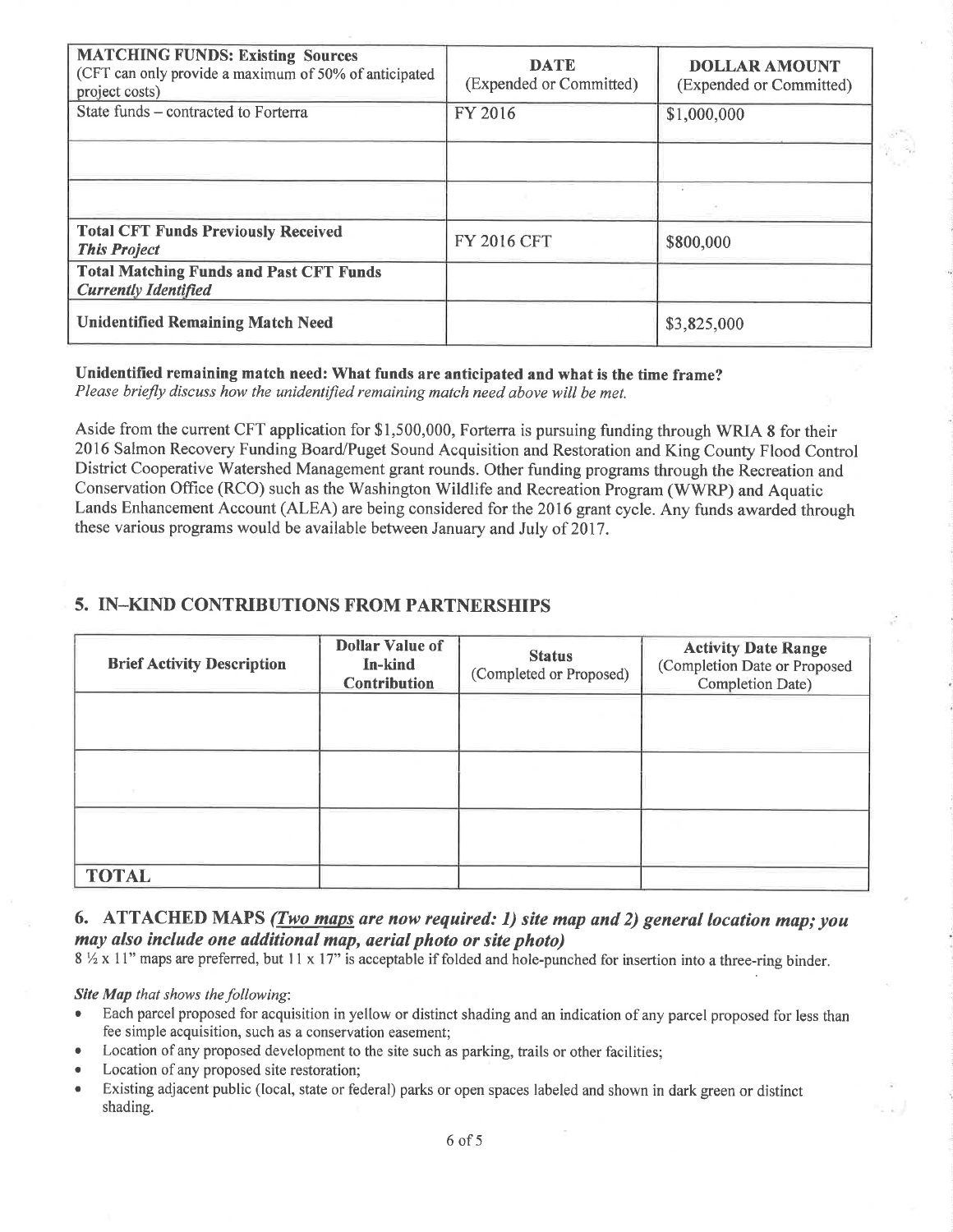

# 2016 CFT/Parks Levy Application Wayne Golf Course

**Target Parcels** 

Publicly Owned Land

# King County

Department of Natural Resources and Parks Water and Land Resources Division

The information included on this map has been compiled by King County staff from a variety of sources<br>and is subject to change without notice. King County makes no representations or warranties, express<br>or implied, as to a



Photo Year: 2015

Wdnrp1\projects\WLRD\16017\WayneGC\_Site mxd\_TK